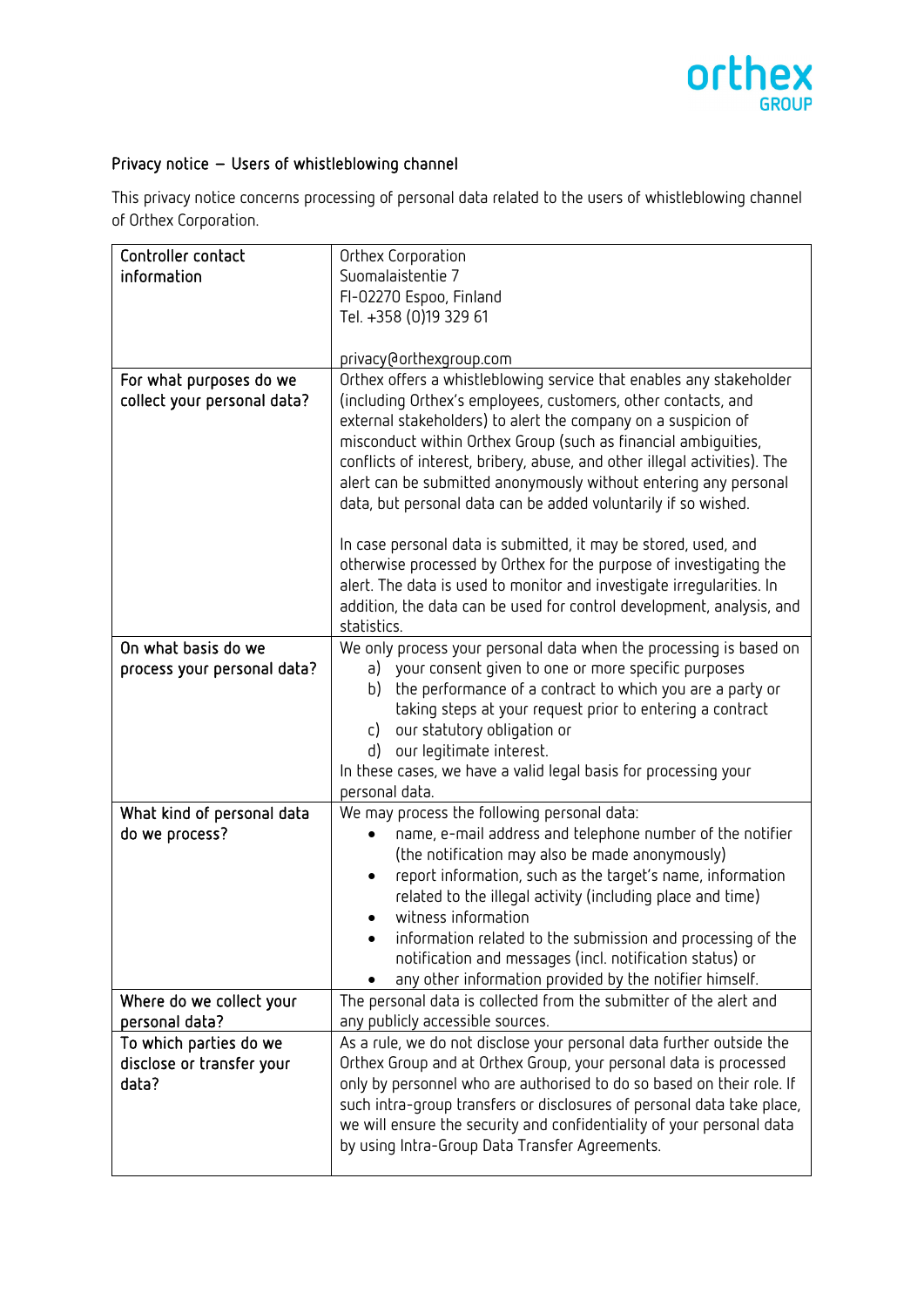## orthex

| such disclosure.<br>Do we transfer your<br>personal data outside the<br>EU or EEA?<br>appropriate technical and organisational measures, such as EU<br>business.<br>How do we protect your<br>personal data?<br>Access to personal data is restricted on a need-to-know basis to<br>access the data for the purposes it was collected for.<br>How long do we store your<br>personal data?<br>deleted or anonymized, unless we have a legal obligation to retain<br>the data for a longer period. This means that the retention periods<br>subject to the alert.<br>What are your rights as a | In cases of alleged criminal offences, your personal data may need to<br>be disclosed during judicial proceedings. You will be notified of any                                                                                                                                                                                                                                                                                 |
|----------------------------------------------------------------------------------------------------------------------------------------------------------------------------------------------------------------------------------------------------------------------------------------------------------------------------------------------------------------------------------------------------------------------------------------------------------------------------------------------------------------------------------------------------------------------------------------------|--------------------------------------------------------------------------------------------------------------------------------------------------------------------------------------------------------------------------------------------------------------------------------------------------------------------------------------------------------------------------------------------------------------------------------|
|                                                                                                                                                                                                                                                                                                                                                                                                                                                                                                                                                                                              |                                                                                                                                                                                                                                                                                                                                                                                                                                |
|                                                                                                                                                                                                                                                                                                                                                                                                                                                                                                                                                                                              | As a rule, we do not transfer your personal data outside the EU or                                                                                                                                                                                                                                                                                                                                                             |
|                                                                                                                                                                                                                                                                                                                                                                                                                                                                                                                                                                                              | EEA. In case your personal data is transferred outside the EU or EEA,                                                                                                                                                                                                                                                                                                                                                          |
|                                                                                                                                                                                                                                                                                                                                                                                                                                                                                                                                                                                              | Model Clauses, are taken to secure your personal data. The recipients                                                                                                                                                                                                                                                                                                                                                          |
|                                                                                                                                                                                                                                                                                                                                                                                                                                                                                                                                                                                              | of such data will be required to protect confidentiality and security of                                                                                                                                                                                                                                                                                                                                                       |
|                                                                                                                                                                                                                                                                                                                                                                                                                                                                                                                                                                                              | the personal data and may not use it for the benefit of their own                                                                                                                                                                                                                                                                                                                                                              |
|                                                                                                                                                                                                                                                                                                                                                                                                                                                                                                                                                                                              |                                                                                                                                                                                                                                                                                                                                                                                                                                |
|                                                                                                                                                                                                                                                                                                                                                                                                                                                                                                                                                                                              | Orthex has taken appropriate technical and organisational measures                                                                                                                                                                                                                                                                                                                                                             |
|                                                                                                                                                                                                                                                                                                                                                                                                                                                                                                                                                                                              | to restrict access to the personal data it holds and to protect it                                                                                                                                                                                                                                                                                                                                                             |
|                                                                                                                                                                                                                                                                                                                                                                                                                                                                                                                                                                                              | against loss, accidental destruction, misuse, and unlawful alteration.                                                                                                                                                                                                                                                                                                                                                         |
|                                                                                                                                                                                                                                                                                                                                                                                                                                                                                                                                                                                              | individuals (Orthex's employees and service providers) who need to                                                                                                                                                                                                                                                                                                                                                             |
|                                                                                                                                                                                                                                                                                                                                                                                                                                                                                                                                                                                              |                                                                                                                                                                                                                                                                                                                                                                                                                                |
|                                                                                                                                                                                                                                                                                                                                                                                                                                                                                                                                                                                              | By default, we store personal data only as long as is necessary for                                                                                                                                                                                                                                                                                                                                                            |
|                                                                                                                                                                                                                                                                                                                                                                                                                                                                                                                                                                                              | the purposes it was collected for. When personal data is no longer                                                                                                                                                                                                                                                                                                                                                             |
|                                                                                                                                                                                                                                                                                                                                                                                                                                                                                                                                                                                              | needed for that purpose, it was originally collected for, it will be                                                                                                                                                                                                                                                                                                                                                           |
|                                                                                                                                                                                                                                                                                                                                                                                                                                                                                                                                                                                              |                                                                                                                                                                                                                                                                                                                                                                                                                                |
|                                                                                                                                                                                                                                                                                                                                                                                                                                                                                                                                                                                              |                                                                                                                                                                                                                                                                                                                                                                                                                                |
|                                                                                                                                                                                                                                                                                                                                                                                                                                                                                                                                                                                              |                                                                                                                                                                                                                                                                                                                                                                                                                                |
|                                                                                                                                                                                                                                                                                                                                                                                                                                                                                                                                                                                              |                                                                                                                                                                                                                                                                                                                                                                                                                                |
|                                                                                                                                                                                                                                                                                                                                                                                                                                                                                                                                                                                              | In principle, alert data shall be retained for 2 months from the                                                                                                                                                                                                                                                                                                                                                               |
|                                                                                                                                                                                                                                                                                                                                                                                                                                                                                                                                                                                              | completion of the report related to the alert, unless further retention                                                                                                                                                                                                                                                                                                                                                        |
|                                                                                                                                                                                                                                                                                                                                                                                                                                                                                                                                                                                              |                                                                                                                                                                                                                                                                                                                                                                                                                                |
|                                                                                                                                                                                                                                                                                                                                                                                                                                                                                                                                                                                              |                                                                                                                                                                                                                                                                                                                                                                                                                                |
|                                                                                                                                                                                                                                                                                                                                                                                                                                                                                                                                                                                              |                                                                                                                                                                                                                                                                                                                                                                                                                                |
|                                                                                                                                                                                                                                                                                                                                                                                                                                                                                                                                                                                              |                                                                                                                                                                                                                                                                                                                                                                                                                                |
|                                                                                                                                                                                                                                                                                                                                                                                                                                                                                                                                                                                              | you wish to use your rights, please contact us by email at                                                                                                                                                                                                                                                                                                                                                                     |
| privacy@orthexgroup.com.                                                                                                                                                                                                                                                                                                                                                                                                                                                                                                                                                                     |                                                                                                                                                                                                                                                                                                                                                                                                                                |
|                                                                                                                                                                                                                                                                                                                                                                                                                                                                                                                                                                                              |                                                                                                                                                                                                                                                                                                                                                                                                                                |
|                                                                                                                                                                                                                                                                                                                                                                                                                                                                                                                                                                                              |                                                                                                                                                                                                                                                                                                                                                                                                                                |
|                                                                                                                                                                                                                                                                                                                                                                                                                                                                                                                                                                                              |                                                                                                                                                                                                                                                                                                                                                                                                                                |
| You have the right to obtain confirmation as to whether your                                                                                                                                                                                                                                                                                                                                                                                                                                                                                                                                 |                                                                                                                                                                                                                                                                                                                                                                                                                                |
| data subject?<br>Right to access                                                                                                                                                                                                                                                                                                                                                                                                                                                                                                                                                             | we have defined for your personal data vary depending on the<br>processing purpose, type of personal data, and local requirements.<br>is necessary due to an ongoing criminal, judicial or official<br>investigation or to safeguard the rights of the notifier or the person<br>As a data subject you have certain rights which help you to control<br>your own personal data and to affect the way it is being processed. If |